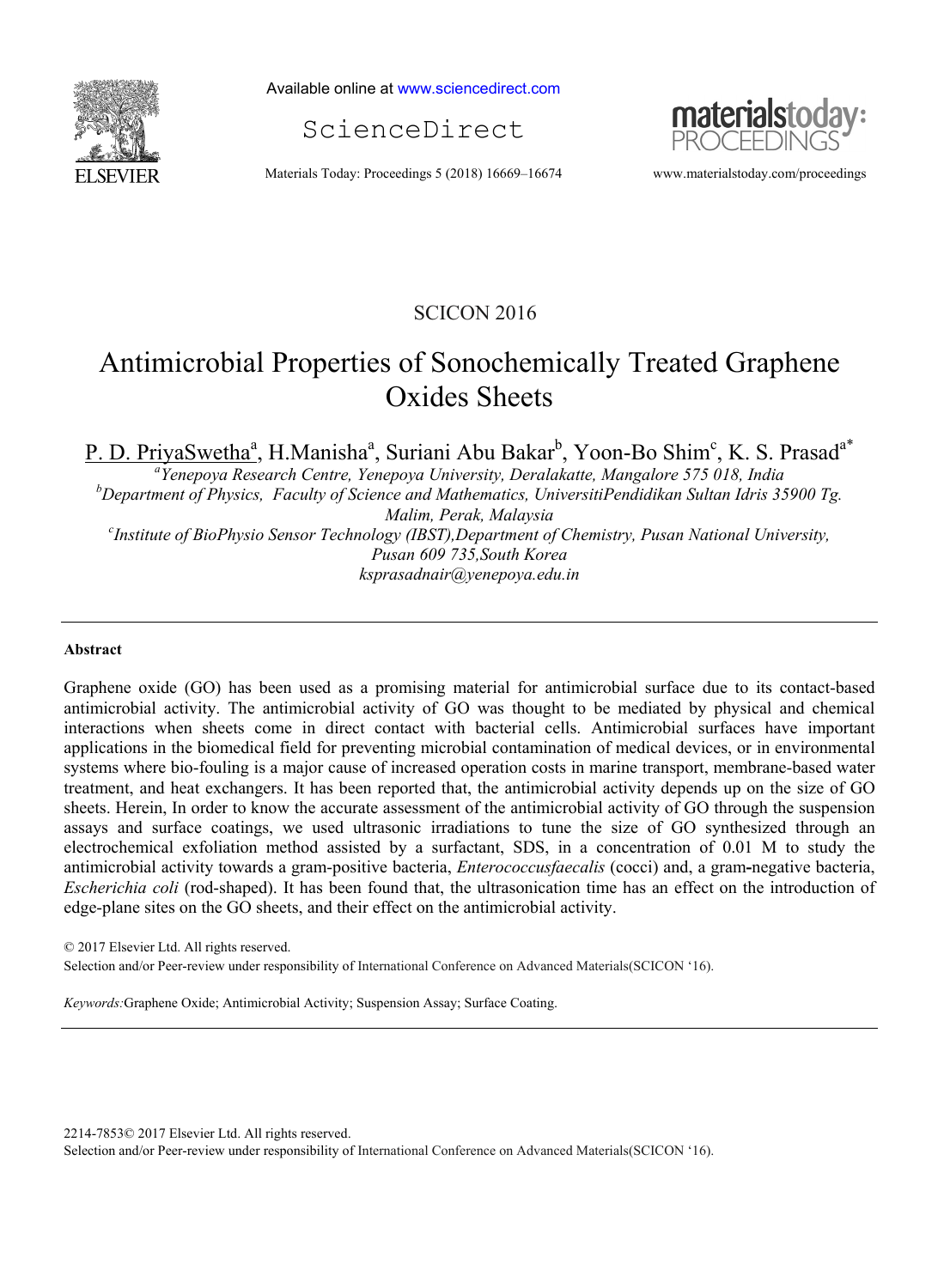### **1. Introduction**

Graphene is a 2D carbon nanomaterial made up of a single layer of  $sp^2$ -bonded carbon atoms arranged in a honey comb like structure, isolated from graphite in 2004[1]. It has attracted researcher's interest because of its wonderful electronic, mechanicaland thermalproperties[2]. Common approaches used to synthesize graphene-based materials aredependenton their further applications.Among these materials, graphene oxide (GO) are usually water– dispersible, havinglarge density of oxygen functional groups in the planes and edges of the sheets. Due to its scalability,cost effectiveness,and stability, ithas been used as a promising precursor for chemically reduced graphene or as building blocks for graphene-based composite materials[3,4].

There are several studies revealing the strong antimicrobial properties of GO against various microorganisms, including gram positive and negative bacterial pathogens, plant pathogens, and also for biofilm forming microorganisms. The antimicrobial activity shown by GO may be due to the physical, and chemical interactions occurring when the bacterial cells encounter withsheets. Usually the cell membrane is the primary target of thecytotoxicity of GO. The membrane damage is usually caused by the atomically sharp edges of graphene, which can easily penetrate into the cell membrane, and may physically disrupt its integrity. There are lots of mechanisms studied, whichvery well describe or explain the antimicrobial nature of GO[5,6,7]. The antimicrobial property of GO has been utilized extensively in the development of GO-based antimicrobial surfaces, sinceGO has the contactmediated mode of action. This antimicrobial mechanism of GOcan be utilized as an alternative to biocide-releasing surfaces using antibiotics or silver, which deplete from the surface over time. Eventhough, there are lot of studies conducted using GO for antimicrobial surfaces, still there is no deeper understandingabout the required GO material properties, which is responsible for effective antimicrobial activity. Most of the studies conducted till date has focused on the antimicrobial properties of GO sheets in suspension assays, where aggregation and cell wrapping mechanisms occur. For example, GO sheet size has been found to influence its antimicrobial activity in solution, because the larger sheets has the capacity to completely wrap around the cells and hence to isolate them from their natural environment[8]. However, in the case of GO-coated surfaces, where sheets are immobilized on the surface, the interactions between GO sheets and bacterial cells will be different than in suspension, and therefore changes in the physicochemical properties of GO sheets, such as sheet size, may have a different effect when applied on a surface. In the presentwork, we investigated how GO sheet size alters the antimicrobial activity of GObased surface coatings using gram-negative rods and gram-positive cocci, i.e., *Escherichia coli*(*E. coli*)and *Enterococcusfaecalis*(*E. faecalis*). GO used in this study was synthesized in an electrochemical exfoliation method, which was assisted by a surfactant, SDS, used in a concentration of 0.01 M[9], and usedto study the size dependency in the antimicrobial activity against both rods and cocci, both in suspension assay and as surface coatings. The differencesbetween the suspension assays and surface coatings highlighted the importance of selecting antimicrobial nanomaterials. These findings may be applied for the fabrication of graphene-based antimicrobial surfaces.

### **2. Experimental Procedure**

## *2.1 Sonochemical Treatment of GO.*

The GO used in this experiment was synthesized as mentioned previously[9].At firstthe synthesized GO (2 mg mL-<sup>1</sup>) was diluted to 200 µg mL<sup>-1</sup> and sonicated for different interval of time (10 min, 20 min, 30 min)at 20 WL<sup>-1</sup>, which breaks the GO sheets into smaller fragments, and generate GO sheets of decreased average size. GO sample without sonication (0 min) also was used, and its effect on the same bacteria was also studied. Positive cultures for both the bacteria were maintained to compare the antibacterial effect. The experiments were executed by employing aProbe Sonicatordepicted in Fig. 1. This sonochemically treated graphene oxide was further used for the antibacterial study for two bacterial species *E. coli* and *E. faecalis*.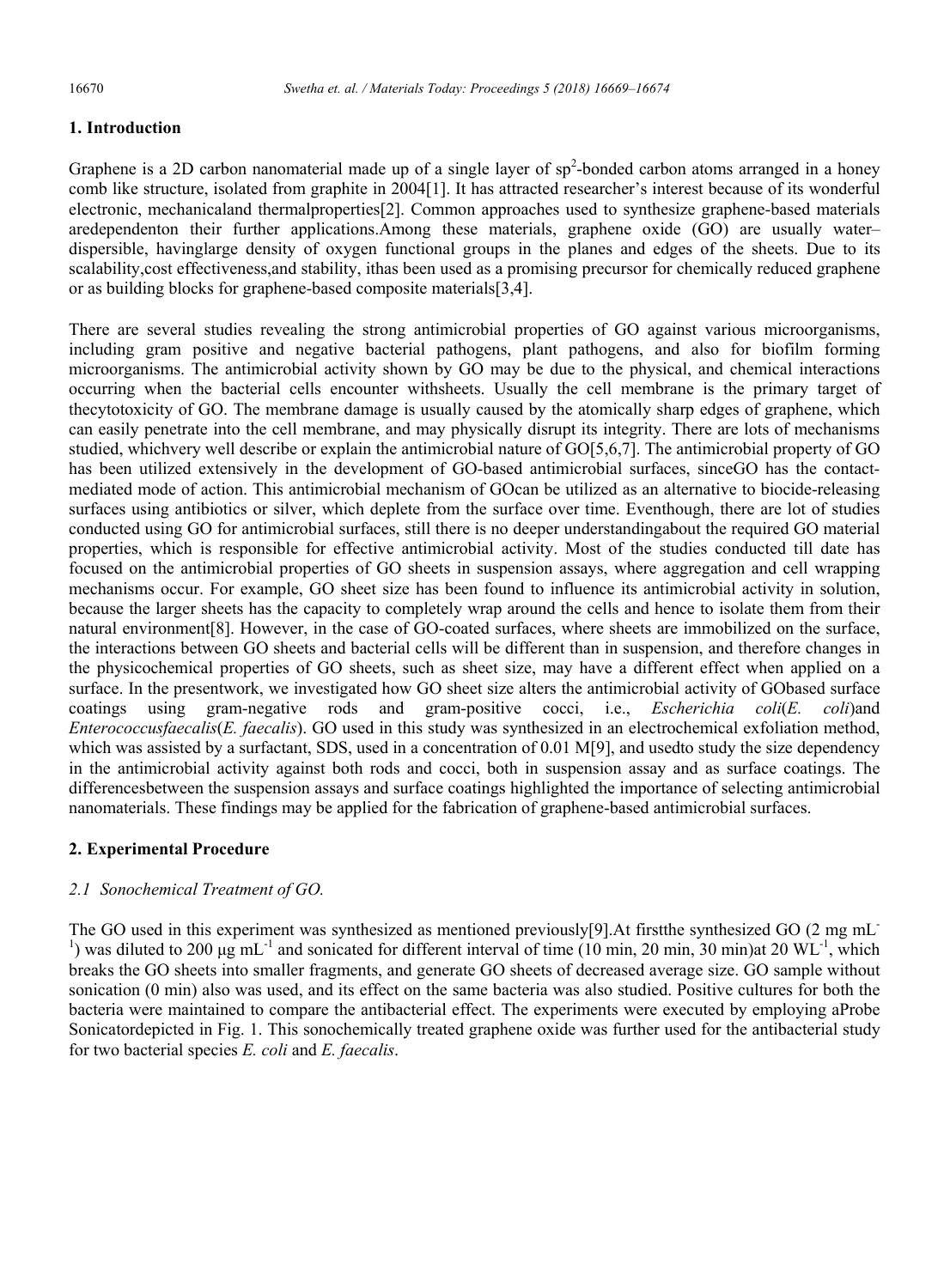

Fig. 1 Probe Sonicator

## *2.2 Antimicrobial Activity of GO in Suspension.*

*E.coli* and *E.faecalis* cultures were grown overnight in LuriaBertani broth at 37°C. The cultures were then diluted in fresh medium and grown until log phase (2 hr), which was verified by measuring the optical density(OD) at 600 nm. All four different (0 min, 10 min, 20 min and 30 min sonicated) GO samples (2 mg mL<sup>-1</sup> stock) wereadded to the medium for a final concentration of 200 μg mL<sup>-1</sup> maintained separately.Cellswere exposed to suspended GO for 3hr at room temperatureunder constant agitation(Fig. 2). At the end of the exposure period,the change in OD was recorded.

## *2.3 Antimicrobial Activity of GO-Coated Surfaces.*

*E. coli*and *E.faecalis*cultures were grown as described in the previous section. For a homogeneous GO surface coating was obtained by simpledrop coating,and subsequentair drying. A 500μLof four different (0 min, 10 min, 20 min, 30 min)GO suspensions (200  $\mu$ g mL<sup>-1</sup>) was drop coated onWhatman filter paper 1 separately,and air-dried. Then, 500μLof diluted bacterial suspension were slowly added on top of the GO surface (Fig. 2). Bacterial cells were kept in contact with the GO-coated surface for 3 hr. After the 3 hr incubation, the bacteria suspension was removed, and the GO-coated paperswere washed with sterile 0.9% NaCl suspension to remove unattached cells, andadded to broth, subsequently OD changes were recorded.



Fig. 2(A) GO (B) Surface Coating Assay and (C) Suspension Assay

## **3. Result and Discussions**

## *3.1 Characterization of the synthesized GO.*

The synthesized GO were characterized by employing different spectroscopic studies. A typical absorption peak at 230nm was obtained in the UV–vis spectrum (Fig. 3). The FT-IR spectra for the GO revealed the oxygen functionalities, such as the C=O,C-O and hydroxyl functionalities (Fig. 4). AFM and TEM imaging revealed that the GO sheets (Fig. 5) were arranged in layers. The nature of the oxygen containing functional groups in GO was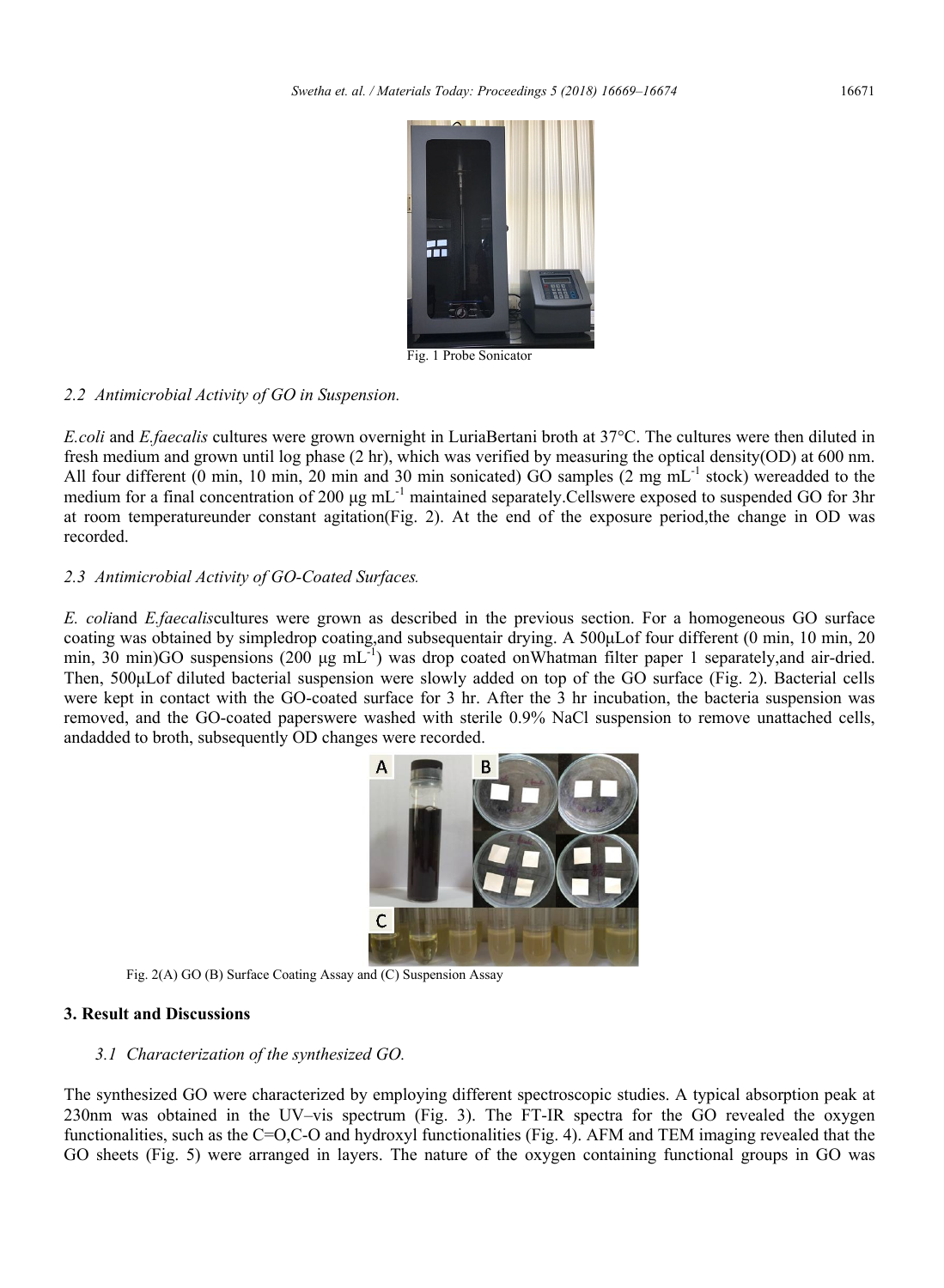identified as C=O, C-O, and O-C=O bonds by XPS. In addition, XPS survey scansalso revealed that GO was free of any metal residues (Fig. 6).



Fig. 5 TEM and AFM image of GO Fig. 6 XPS survey scan of GO

#### *3.2 Bacterial Culture*

Fig. 7 represents the microscopic image of cultured *E. coli*(gram negative, rod shaped), and *E. faecalis*(gram positive cocci) for the GO suspension and surface antimicrobial activity.



Fig. 7 Gram staining (A) *E. coli*; (B) *E. faecalis.*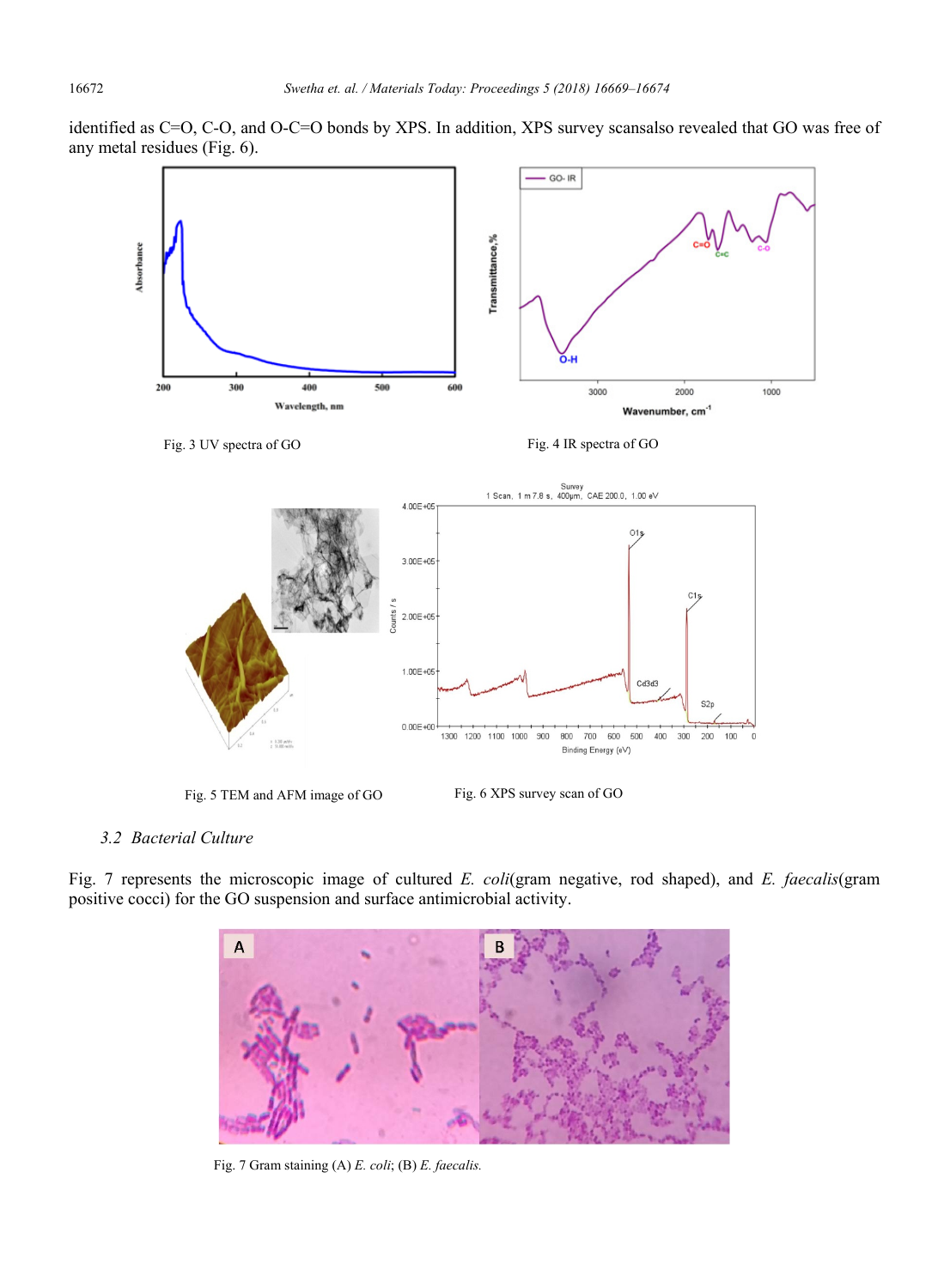#### *3.3 Antimicrobial Activity of GO in Suspension.*

The sonochemically treated GOexhibited antibacterial activity, and showed different effects on the two bacterialspecies investigated, i.e., *E. coli* and *E. faecalis*. In suspension assay, for the *E.coli*, as the sonication time increased, the antibacterial activity was found to be reduced, indicating that the size of the GO sheet matters (Fig. 8a). The GO without sonication (0 min) showed greater antibacterial activity when compared with other sonicated GO sample (10 min, 20 min, 30 min). However,*E. faecalis*showed good antibacterial activity as the sonication time increased (Fig. 8b).It is believed that, since*E. coli* are rod shaped, the large sheets effectively wraps around the rods, and hence the larger sheet of GO shows greater antimicrobial activity than the smaller sheets. In *E. faecalis,* the antimicrobial activity increased as the sonication time was increased, indicating that the introduction of more edges (defects) on the smaller sheetsduring the longer sonication timeplayed a major role in the antimicrobial property of GO.Interestingly, the observed phenomenon is comparable with the previously published data [8].



Fig. 8 Antibacterial activity in suspension assay (A) *E. coli*; (B) *E. faecalis*

#### *3.4 Antimicrobial Activity of GO-Coated Surfaces.*

In the surface assay method, for the *E. coli* cells, the sonication time (10 min, 20 min, and 30 min) did not showedmuch effect on antibacterial property when compared with *E. faecalis,* but the GO sample without sonication (0 min) showed higher antibacterial activity for *E. coli*, when compared with the other sonicated samples and the positive culture.However, when compared to *E. coli*suspension assay it had an increased antibacterial activity (Fig. 9a).On the other hand, The *E. faecalis* cells exhibited increased antibacterial property as the sonication time increased when compared with the positive culture and the non-sonicated sample (0 min) in the surface assay method (Fig. 9b). In general, when compared with the suspension assay, surface-coating assay showed good antibacterial activity, since the bacterial cells were in direct contact with the GO (Fig. 9). These results indicate that GO can be used as surface coatings for delivering the antibacterial property for any surface.



Fig. 9Antibacterial activity in surface coatings (A) *E.coli*; (B) *E. faecalis*.